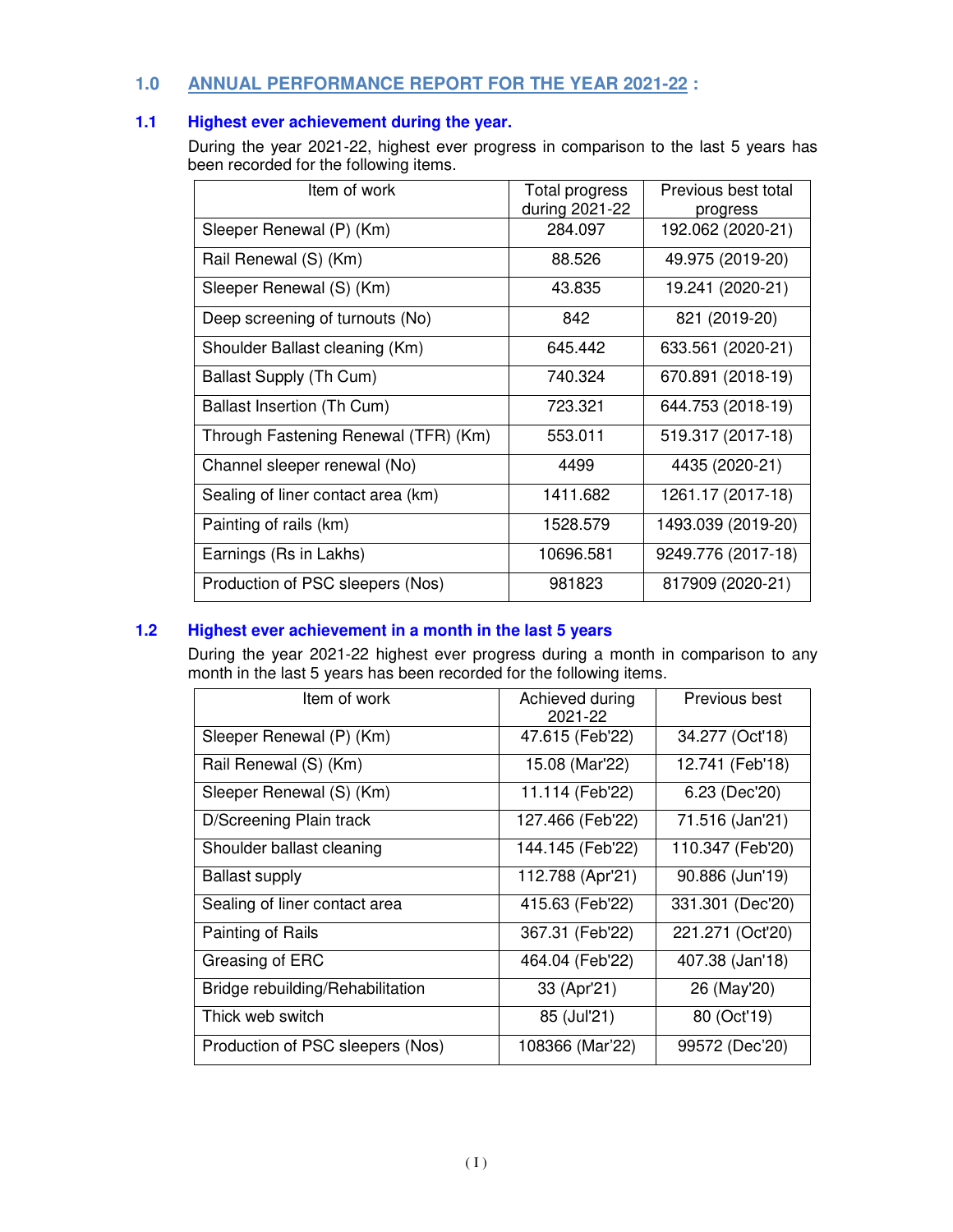### **1.3 Target vs Progress**

This Railway has surpassed / achieved the Rly. Board's targets for almost all important items (excepting progress on very few items) which are as under :-

|       | <b>ITEM</b>                                    | Target for<br>2021-22 | Progress<br>2021-22 | Progress<br>achieved |
|-------|------------------------------------------------|-----------------------|---------------------|----------------------|
| i.    | CTR (P+S) in CTRU                              | 358.5                 | 364.95              | 102%                 |
| ii.   | TRR (P) (Kms)                                  | 311                   | 313.44              | 101%                 |
| iii.  | TSR(P) (Kms)                                   | 261                   | 284.1               | 109%                 |
| iv.   | TRR(S) (Kms)                                   | 81                    | 88.53               | 109%                 |
| v.    | TSR(S) (Kms)                                   | 64                    | 43.84               | 68%                  |
| vi.   | Deep screening of plain track (Kms)            | 663                   | 556.84              | 84% *                |
| vii.  | Deep Screening of Turnouts (Nos)               | 637                   | 842                 | 132%                 |
| viii  | Shoulder ballast Cleaning (Kms)                | 600                   | 645.44              | 108%                 |
| ix    | Ballast Supply (Th.Cum)                        | 600                   | 740.32              | 123%                 |
| X.    | Through fastening Renewal (TFR) (Km)           | 400                   | 553.01              | 138%                 |
| xi.   | Through Ballast Renewal (TBR) (Km)             | 417                   | 477.5               | 114%                 |
| xii.  | TTR (weighted avg sets)                        | 500                   | 518.25              | 104%                 |
| xiii  | TWS (Nos)                                      | 650                   | 465                 | 72% **               |
| xiv   | Rectification of defective layouts (No of Yds) | $\overline{15}$       | 16                  | 107%                 |
| XV    | Installation of way side lubricators (No)      | 15                    | $\overline{18}$     | 120%                 |
| xvi   | Disposal of scrap (MT)                         | 52000                 | 52346               | 101%                 |
| xvii  | USFD testing (Km)                              | 21278                 | 23905               | 112%                 |
| xviii | Anti corrosive painting of rails (kms)         | 1320                  | 1528.6              | 116%                 |
| xix   | Greasing of ERC (km)                           | 2300                  | 2465.8              | 107%                 |
| XX    | Sealing of liner contact area (km)             | 1320                  | 1411.7              | 107%                 |
| xxi   | Toe load measurement (km)                      | 1140                  | 1391.8              | 122%                 |
| xxii  | Destressing (Kms)                              | 1063                  | 1060                | 100%                 |
| xxiii | Removal/relaxation of PSR (No)                 | $\overline{18}$       | 18                  | 100%                 |
| xxiv  | OMS-2000 recording (kms)                       | 40980                 | 55632               | 136%                 |
| XXV   | Earnings (Rs in lakhs)                         | 8177                  | 10696.6             | 131%                 |

\* Actual target is 663 Km which is with 175 Km target for new HOBCM, which arrived in ECoR on 10.11.21 and commissioned on 17.02.22. Thus with net target of 488 km, the progress is 556.84 km (BCM-232.07 km). i.e **114%.** 2 months in MAY-JUN, no BCM work was done due to second wave of COVID. The progress suffered due to less availability of blocks in the current year i.e. 53% (3261 hrs available against 6108 hrs demanded). Matter has been brought to the notice of RB, GM and all concerned

\*\* Shortfall is due to late supply of 220 mm TWS point machines by S&T. No supply from Jul-Oct'21.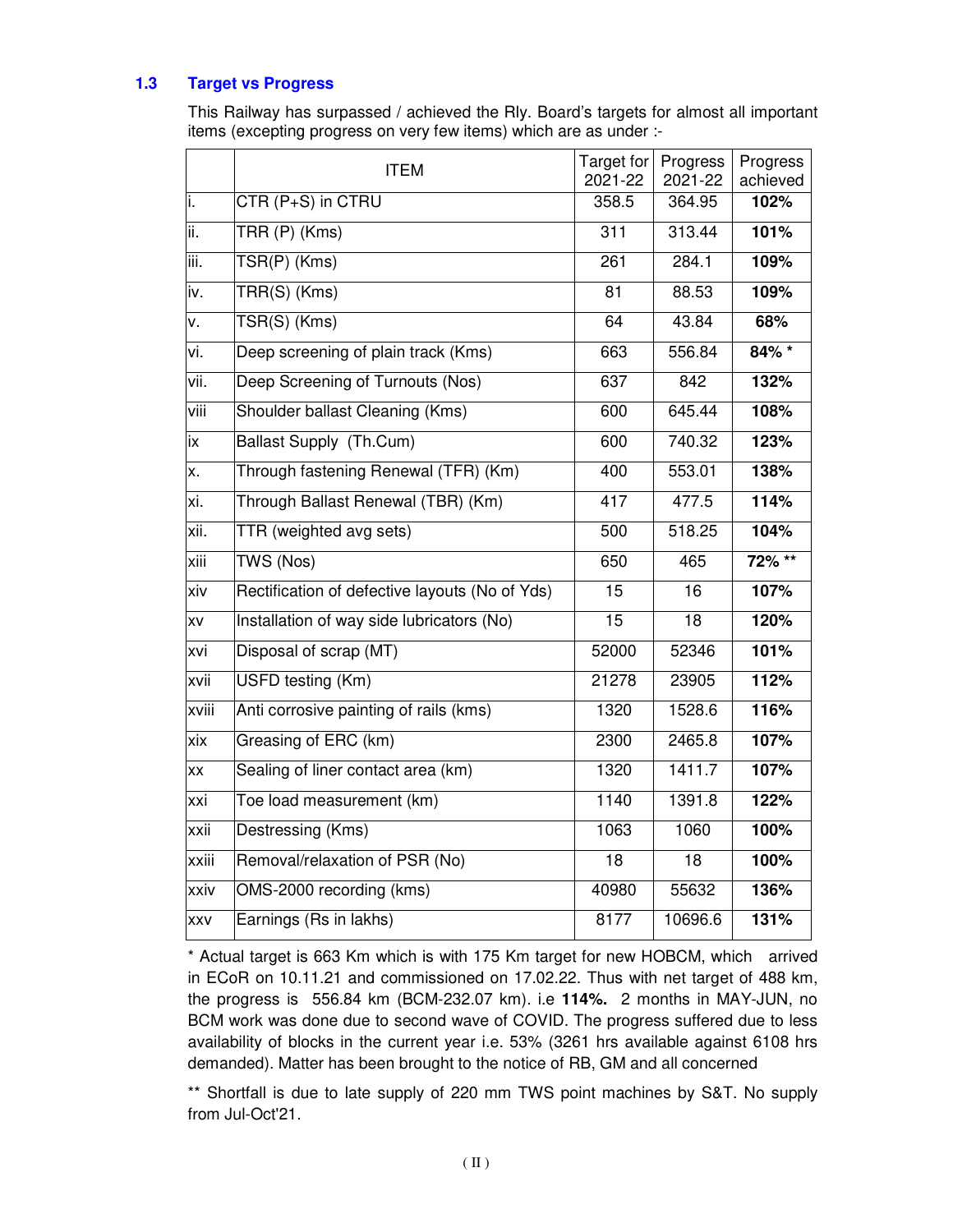### **1.4 Seminars, Training & Safety :**

#### **i) Reduction of Rail failures :**

A reduction of 25**%** in Rail fractures/weld failures was achieved during the year (84 nos during 21-22 against 112 nos during the last year) against a target of 5% reduction in MOU between Railway Bd & ECoR.

#### **ii) Safety Seminars:**

 232 nos of safety seminars were organised during the year at different stations of the Railway to sensitize staffs at grass root level regarding safe working.

#### **iii) Refresher course & PME:**

 2359 nos of staff have undergone refresher course & 808 nos of staff were sent for Periodical Medical Examination during the year.

### **1.5 Level Crossings:**

#### **i) Closure of Manned LCs:**

**15** manned level crossings were eliminated during the year.

#### **ii) Limited Height Subways:**

**12** limited height subways have been constructed during the year.

#### **iii) Upgradation of LCs:**

**85** nos. of manned LCs were upgraded from lower class to higher class during the year.

### **1.6 Line capacity enhancement – Engg Time saving.**

Saving of Engg. running time of **79.25 minutes**, achieved on account of following:-

#### **i) Increase in Sectional speed:**

 The Sectional speed has been raised in **18 sections** for a track length of 194 Tkm and thereby saving in running time is **20.76 minutes**.

#### **ii) Removal/Relaxation of Permanent speed restrictions:**

18 Nos. of Permanent speed restrictions (6 in 'B' route) have been removed/ relaxed during the year. This has resulted in savings of **8.42 minutes** of running time.

#### **iii) 30 kmph on turnouts:**

Speed on loop lines has been increased from **15 kmph to 30 kmph** at **31 stations** for **445.598 route Kms** thereby saving the running time of trains by **93 minutes**.

### **1.7 Passenger Amenities & Staff Amenities :**

#### **i) Provision of FOBs:**

Additional foot over bridges / extension of FOBs have been provided at 14 different stations during the year.

#### **ii) Additional Platform Sheds:**

Additional platform sheds have been provided in **14** different stations during the year.